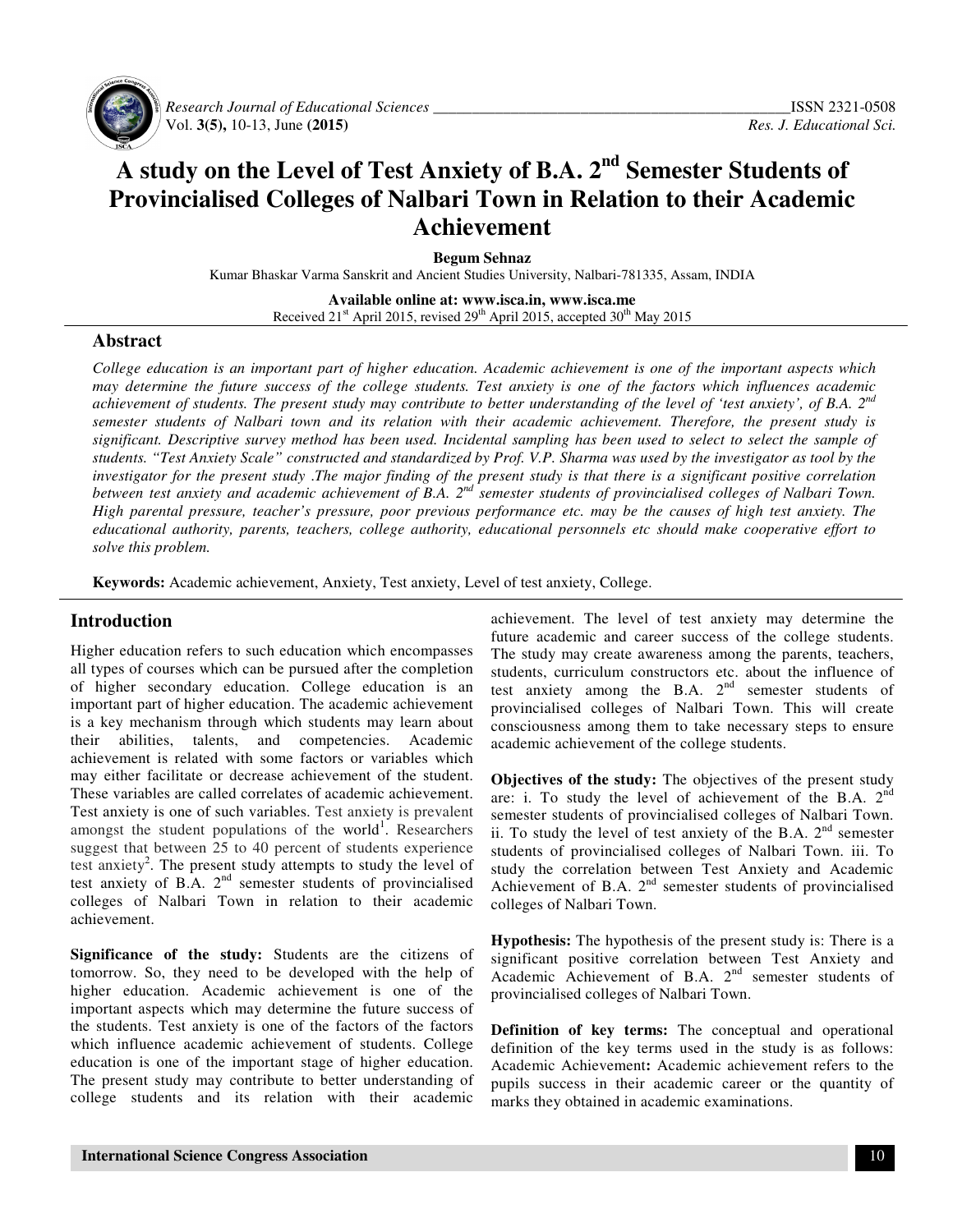In the present study academic achievement refers to the marks obtained by the B.A. 2<sup>nd</sup> semester students of provincialised colleges of Nalbari Town in their previous end semester examination.

Anxiety**:** Anxiety is feeling of fear, worry, uneasiness and nervousness in relation to a problem.

In the present study anxiety refers to the feeling of fear, worry, nervousness etc. of the B.A.  $2<sup>nd</sup>$  semester of the sample colleges of Nalbari Town.

Test Anxiety**:** Test Anxiety is a combination of perceived physiological over-arousal, feelings of worry and dread, selfdepreciating thoughts, tension, and somatic symptoms that occur during test situations.

In the present study, test anxiety is interpreted as the scores obtained in the "Test Anxiety Scale" constructed and standardized by Prof. V.P. Sharma.

Level of Test Anxiety**:** It refers to the extent to which a person is in Test Anxiety.

In the present study, level of test anxiety is interpreted as the scores obtained in the "Test Anxiety Scale" constructed and standardized by Prof. V.P. Sharma.

College**:** A college is an educational institution which usually provides higher education.

In the present study college refers to the provincialised colleges of Nalbari Town.

**Delimitation of the study:** The delimitations of the study are: i. The present study is limited to only college students of Nalbari Town. ii. The present study is confined to students of the Provincialised colleges of Nalbari Town. iii. The present study is confined to students of B.A.  $2<sup>nd</sup>$  semester. iv. The present is confined to only the session 2014-2015. v. The present study is confined to only one correlate of achievement that is Test Anxiety. vi. The present study is confined to the affiliated colleges of Gauhati University only.

**Review of related literature:** Satake, Eiki and Amato (1995) studied the incidence, correlates and effects of mathematics anxiety on their scholastic achievements of Japanese children, and compared the same with mathematics anxiety among American children<sup>3</sup>. Rolbers, Clandia. M. and Schreider (1999) studied self-concept and anxiety among immigrant elementary school children in Germany and found that migration did not lead to decrease of self concept to an increase of general anxiety ; however the immigrant did differ in their self concept in German language as well as Test Anxiety from the non immigrant<sup>4</sup>. J.C. Cassady and Ronald E. Johnson(2001) studied on cognitive test anxiety and academic performance and found that the cognitive explanations of performance deficits encountered by students will heightened

levels of test anxiety<sup>5</sup>. Rizwan Akram Rana and Nasir Mahmood (2010) studied on the relationship between Test Anxiety and Academic Achievement and found that a significant negative relationship exists between test anxiety scores and students' achievement scores<sup>6</sup>. Gowdhaman K. and Nachimuthu K. studied item analysis of history achievement test on difference index (DI) in the Criterion Referenced Measurement and found that totally 190 items were used for item analysis of criterion referenced test. The difference index (DI) was calculated. 85 items are not fitting because they reflect only small gains. So these items were rejected. Finally 105 items (80+25) were accepted for the history achievement test. This item analysis used to construct the history achievement test<sup>7</sup>. Bhadouria Preeti, studied the role of emotional intelligence for academic achievement for students and found that academic achievement without emotional intelligence does not indicate future success and absence of emotional intelligence also indicate the week personality and ability to build relations at working place as well in schools and it is highly important for quality education<sup>8</sup>.

# **Methodology**

The effectiveness and success of the research work mainly depends upon the kind of methods and procedure followed in stepwise execution of the study. The method and procedure followed in the present study may be discussed as below:

**Design of the study:** In order to conduct the present study descriptive survey method was used on the basis of the formulated objectives. In the present study the required data have collected from both the Primary and Secondary sources. The primary data on test anxiety have been collected with the help of a standardized "Test Anxiety Scale" constructed and standardized by Prof. V.P. Sharma. While the primary data on academic achievement have collected from office records kept by the college. Secondary data have been collected through with the help of journals, seminar proceedings, internet etc.

**Study area:** The study area of the present study covers the two provincialised colleges of Nalbari Town.

**Population of the study:** There are only two provincialised colleges in Nalbari Town. So, the population of the present study consists of 1341 students of B.A.2<sup>nd</sup> semester of the two provincialised colleges of Nalbari Town which are affiliated to Gauhati University.

Sample of the study: The Sample of the present study consists of 200 students of the degree colleges of Nalbari Town. The researcher had selected both the provincialised colleges of Nalbari Town, namely- M.N.C. College and Nalbari College. The sample students were selected by using incidental sampling technique.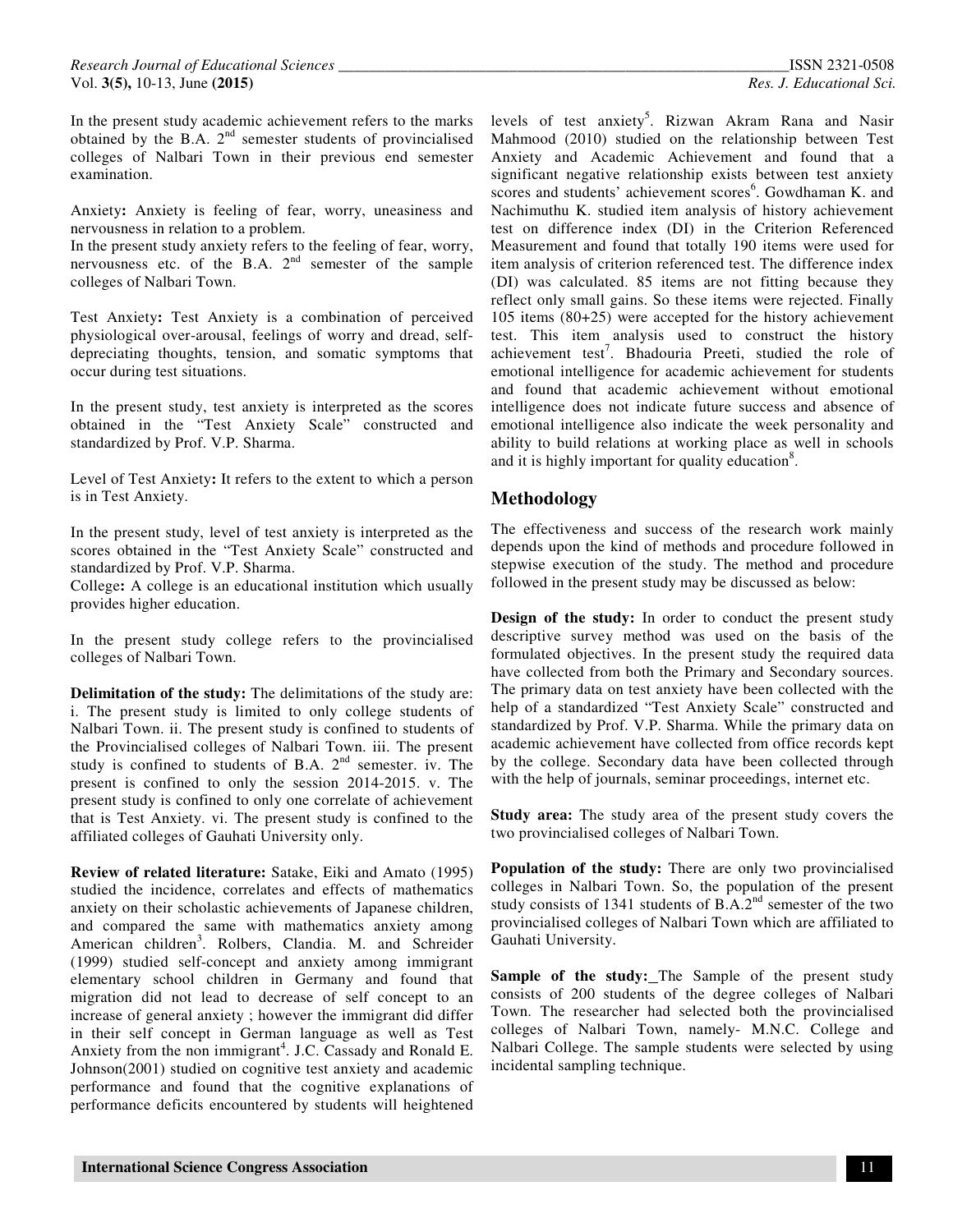**Tools used in the study:** "Test Anxiety Scale" constructed and standardized by Prof. V.P. Sharma was used and adapted by the investigator for the present study.

**Description of the Test:** The Test Anxiety Scale (TAS) developed by Prof V.P. Sharma is a scale which consists of 25 items, each having 5 response opinions, ranging from minimum to maximum Test Anxiety.

**Scoring of the Test:** The scoring of the TAS is easy and quantitative in nature. The scale can be scored accurately by hand and no scoring key or stencil was required. This scale consists of situations having 5 alternative answers hierarchically presented. These five alternative answers are assigned weights-

| Table-1                                         |  |  |  |
|-------------------------------------------------|--|--|--|
| <b>Alternative Answers and Weights Assigned</b> |  |  |  |

| <b>Alternative No</b>    | <b>Weights Assigned</b> |
|--------------------------|-------------------------|
| <b>First Alternative</b> |                         |
| Second Alternative       |                         |
| Third Alternative        |                         |
| Fourth Alternative       |                         |
| Fifth Alternative        |                         |

According to the instructions provided in the manual for TAS the answers ticked by the testee are to be taken in to consideration and the weights are to be assigned regarding the responses obtained for each situation. The sum of all the weights assigned would be the total anxiety score of the individual.

**Administration of the test:** It is an inventory which may be administered individually as well as in group. The instructions are printed on the title cover of the test booklet. It takes about 30 minutes to complete this self administered scale.

**Reliability of the test:** The reliability coefficient has been determined by Dr. V.P. Sharma, by using the following methods (a)Coefficient of stability by test retest method (after 10 days):  $r_{tt} = .927$ 

(b)Coefficient of Internal consistency by Split Half technique: Odd-Even method using Spearman Brown formula:  $r_{\text{t}} = .876$ 

Thus the results obtained by both methods shows a high reliability of the test.

**Validity of the test:** The co- efficient of co-relation of the test anxiety scale was determined by Dr. V.P. Sharma. It was found to be 0.66 as calculated by person's product moment correlation method.

**Collection of Data:** The data collection was started in the year 2015. The researcher first of all sought permission from the Principal and then from the Head of the department or from the concerned faculty members in the class rooms in both the colleges. The respondents were assured that their responses will be kept strictly confidential and will be used for only research purpose.

Later on, the SGPA obtained by the B.A.  $2<sup>nd</sup>$  semester students in their B.A.  $1<sup>st</sup>$  semester final examination were collected from the official record kept by the college.

**Analysis and Interpretation:** For analysis of the collected data simple statistical techniques like – Mean, Standard Deviation, Skewness, Kurtosis, significance of r etc. have been used.

| Table-2                                                         |  |  |
|-----------------------------------------------------------------|--|--|
| Level Academic Achievement of the B.A. 2 <sup>nd</sup> semester |  |  |
| students                                                        |  |  |

| <b>Sample</b><br>'N) | Mean | <b>Standard</b><br><b>Deviation</b> | <b>Skewness</b> | <b>Kurtosis</b> |
|----------------------|------|-------------------------------------|-----------------|-----------------|
| 200                  | 5.85 | 49                                  |                 | 0.46            |

From table no.-2, it is observed that the mean and standard deviation of academic achievement of the B.A.  $2<sup>nd</sup>$  semester students of provincialised colleges Nalbari Town are-5.85 and .49 respectively.

The computed value of skewness of the distribution is 0 which indicates that the distribution of academic achievement scores is massed at the middle.

The computed value of kurtosis is 0.46 which indicates that the distribution is platykurtic, i.e. the distribution is more flatter than the normal distribution.

| Table-3               |               |       |                  |                 |                 |
|-----------------------|---------------|-------|------------------|-----------------|-----------------|
| Level of test anxiety |               |       |                  |                 |                 |
|                       | <b>Sample</b> | Mean  | <b>Standard</b>  | <b>Skewness</b> | <b>Kurtosis</b> |
|                       |               |       | <b>Deviation</b> |                 |                 |
|                       | 200           | 60.95 | 8.66             | $-0.71$         | 0.5             |

From table no.-3, it is observed that the mean and standard deviation of the test anxiety scores of the B.A. 2<sup>nd</sup> semester students of provincialised colleges of Nalbari Town are 60.95 and 8.66 respectively.

The computed value of skewness of the distribution is -0.71 which indicates that the distribution of the test anxiety scores are skewed negatively or to the left as scores are massed at the high end of the scale.

The computed value of kurtosis is 0.5 which indicates that the distribution is platykurtic, i.e. the distribution is more flatter than the normal distribution.

To test the hypothesis, product moment coefficient of correlation (r) was computed and its significance was tested as shows the table no.- 4.